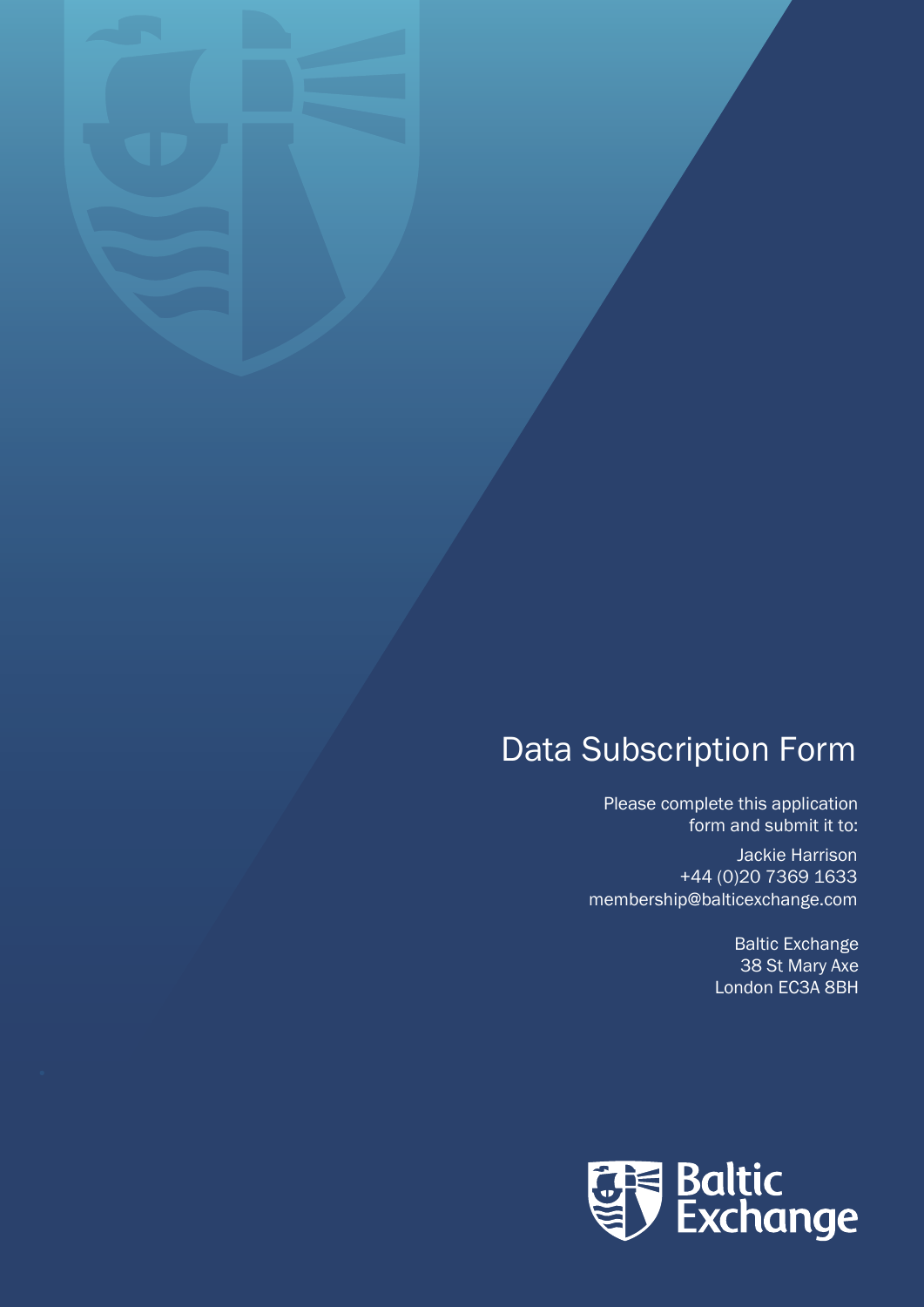|                                                                                                                                                                     | <b>COMPANY DETAILS</b>                         |
|---------------------------------------------------------------------------------------------------------------------------------------------------------------------|------------------------------------------------|
| Please enter your company details here:                                                                                                                             |                                                |
| Full company name:                                                                                                                                                  |                                                |
| VAT no (if applicable):<br><u> 1989 - Johann Stein, markin film fan it ferstjer fan de ferstjer fan it ferstjer fan it ferstjer fan it fers</u><br>Company address: | VAT (tax) is only charged where<br>applicable. |
|                                                                                                                                                                     |                                                |
| Company email address:                                                                                                                                              |                                                |
| Switchboard number:                                                                                                                                                 |                                                |



|             | Please use this section to nominate additional companies that require data access within your group:                 |
|-------------|----------------------------------------------------------------------------------------------------------------------|
| Company 2:  |                                                                                                                      |
| Company 3:  | the control of the control of the control of the control of the control of the control of                            |
| Company 4:  |                                                                                                                      |
| Company 5   | and the control of the control of the control of the control of the control of the control of the control of the     |
| Company 6:  | <u> 1989 - Johann Stein, mars an deutscher Stein und der Stein und der Stein und der Stein und der Stein und der</u> |
| Company 7:  | the contract of the contract of the contract of the contract of the contract of the contract of the contract of      |
| Company 8:  | and the control of the control of the control of the control of the control of the control of the control of the     |
| Company 9:  | <u> 1980 - Johann Barn, amerikansk politiker (d. 1980)</u>                                                           |
| Company 10: | the contract of the contract of the contract of the contract of the contract of the contract of the contract of      |
| Company 11: |                                                                                                                      |
| Company 12: |                                                                                                                      |
| Company 13: | <u> 1989 - Johann Stein, mars an deutscher Stein und der Stein und der Stein und der Stein und der Stein und der</u> |
| Company 14: |                                                                                                                      |
|             | For further details on subscription band fees please contact the<br>Baltic Exchange at marketing@balticexchange.com. |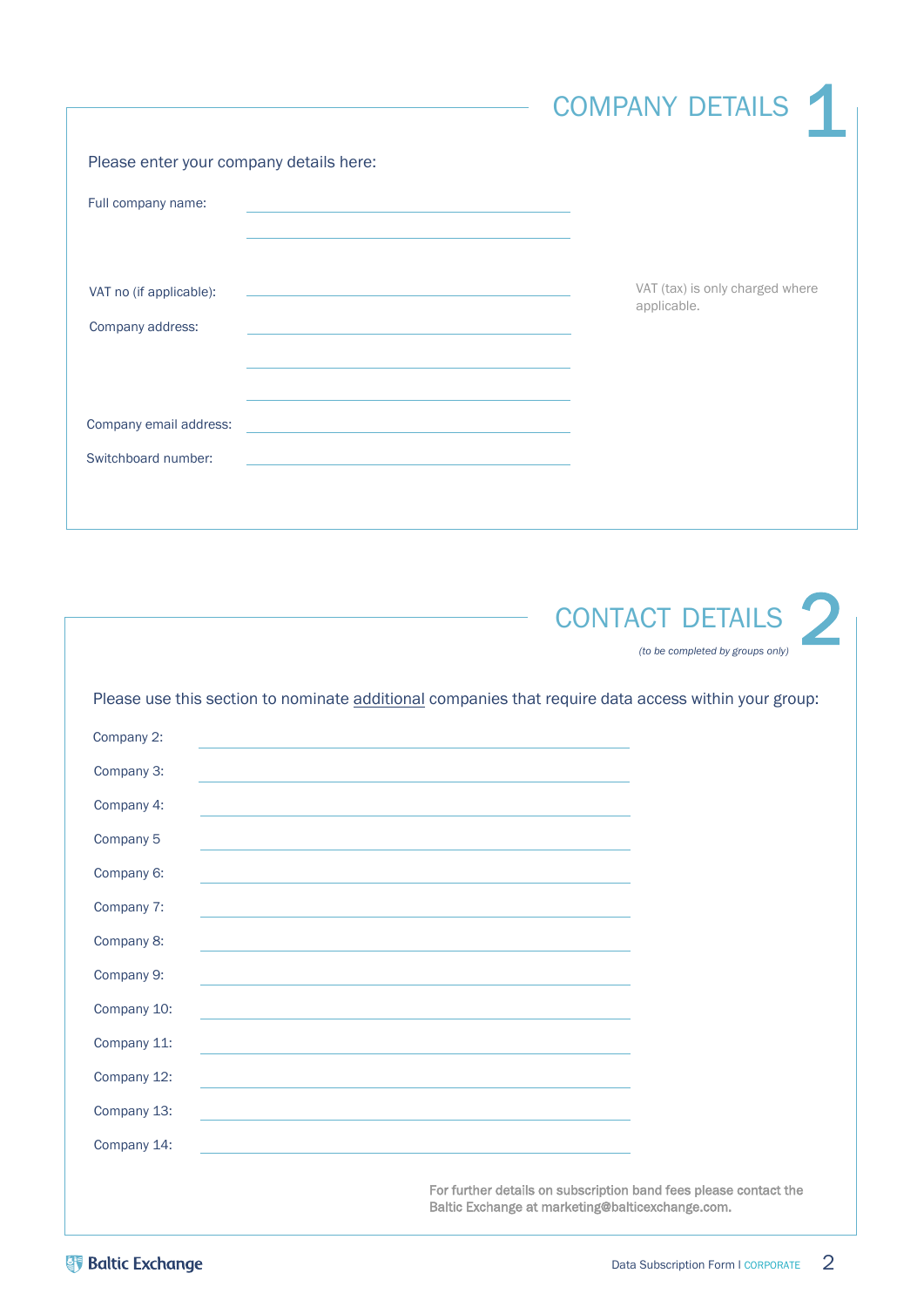|                                                      | <b>OTHER ACCOUNT HOLDERS</b> |
|------------------------------------------------------|------------------------------|
| Please use this section to nominate account holders: |                              |
| Primary account holder's name:                       |                              |
| Company name:                                        |                              |
| Their date of birth (for identification purposes):   |                              |
| Their personal company email address:                |                              |
| Their direct telephone number:                       |                              |
| Additional account holder's name:                    |                              |
| Company name:                                        |                              |
| Their date of birth (for identification purposes):   |                              |
| Their personal company email address:                |                              |
| Their direct telephone number:                       |                              |
| Additional account holder's name:                    |                              |
| Company name:                                        |                              |
| Their date of birth (for identification purposes):   |                              |
| Their personal company email address:                |                              |
| Their direct telephone number:                       |                              |
|                                                      |                              |
| Additional account holder's name:                    |                              |
| Company name:                                        |                              |
| Their date of birth (for identification purposes):   |                              |
| Their personal company email address:                |                              |
| Their direct telephone number:                       |                              |
| Additional account holder's name:                    |                              |
| Company name:                                        |                              |
| Their date of birth (for identification purposes):   |                              |
| Their personal company email address:                |                              |
| Their direct telephone number:                       |                              |
|                                                      |                              |

\*Further copies of this form can be found in Appendix 3A on page 6 for additional employees.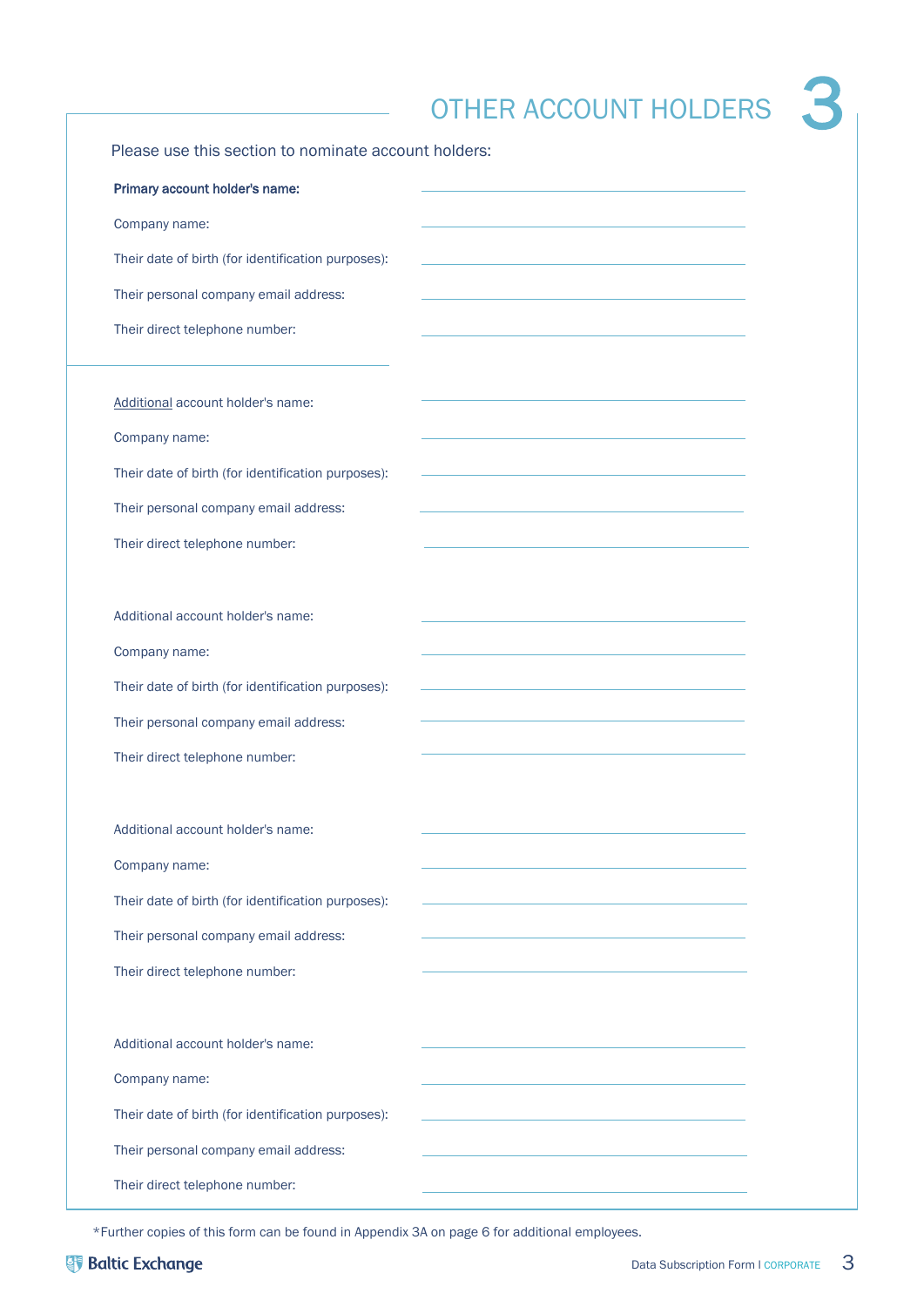|                           | <b>No</b> | API connectivity to all current and<br>historic data.                                                                          |
|---------------------------|-----------|--------------------------------------------------------------------------------------------------------------------------------|
|                           | Yes       |                                                                                                                                |
|                           |           |                                                                                                                                |
|                           |           |                                                                                                                                |
| <b>Settlement Licence</b> |           |                                                                                                                                |
|                           | <b>No</b> |                                                                                                                                |
|                           | Yes       |                                                                                                                                |
|                           |           |                                                                                                                                |
|                           |           |                                                                                                                                |
|                           |           | If 'yes', please enter the names of companies within your group that require Settlement Licence(s)?                            |
| 1:                        |           |                                                                                                                                |
|                           |           | that reference Baltic data in                                                                                                  |
| 2:                        |           | contracts (e.g. index linked<br>fixtures), must either hold a                                                                  |
| 3:                        |           | a clearing house or a panel                                                                                                    |
| 4:                        |           | <b>SETTLEMENT LICENCE: Entities</b><br>Baltic settlement licence or; use<br>broker that is relevant to that<br>market segment. |
| 5:                        |           |                                                                                                                                |
|                           |           | Market segments are defined as;<br>Dry Cargo, Tanker, Gas) and a                                                               |
| 6:                        |           | list of current panellists can be<br>found here:                                                                               |
| 7:                        |           | www.balticexchange.com/en/                                                                                                     |
| 8:                        |           | data-services/panellists.html                                                                                                  |
| 9:                        |           |                                                                                                                                |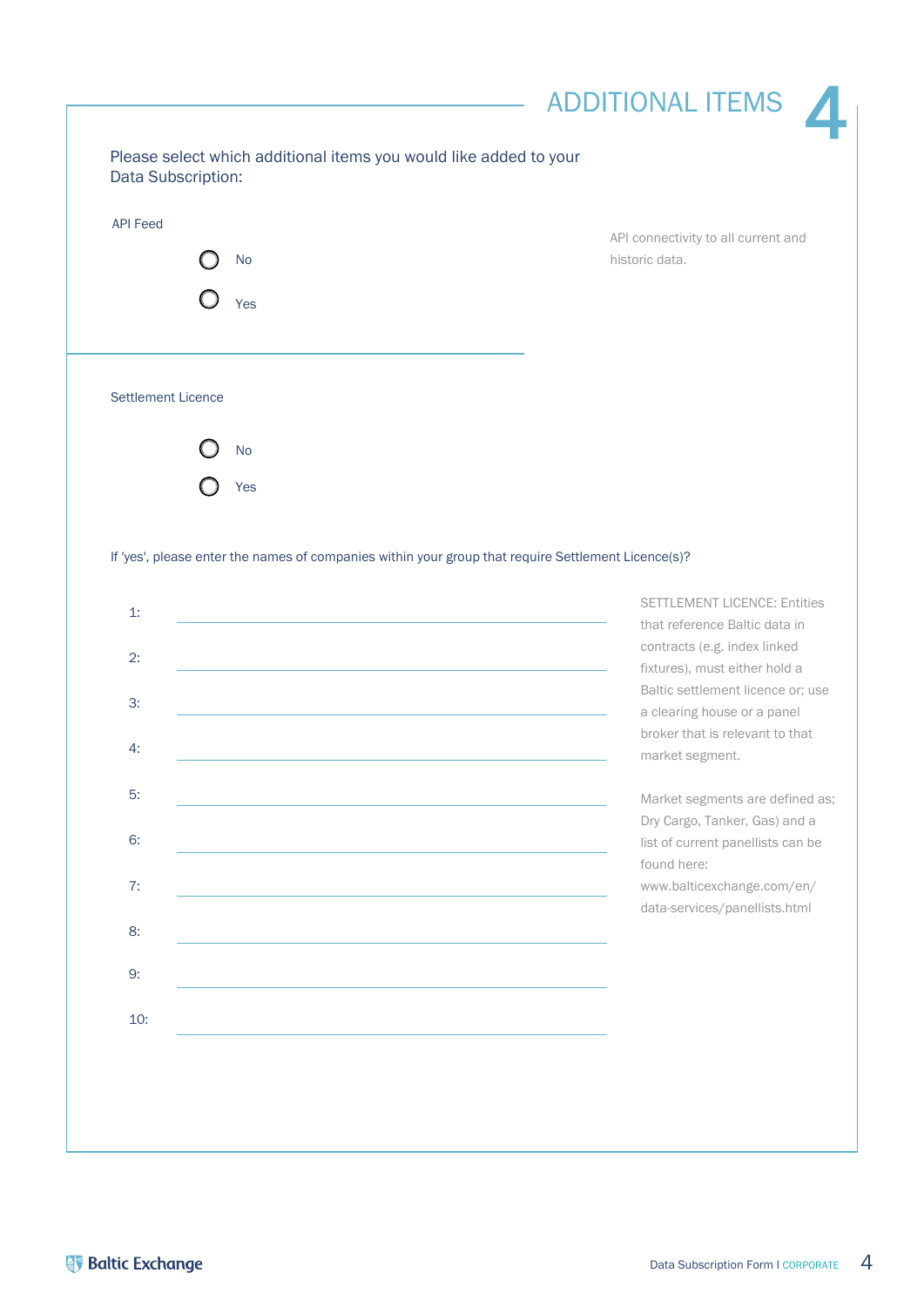### **GENERAL DECLARATION**

*(to be completed by all applicants)*

5

#### By signing below, your company agrees to be bound by:

#### 1. Baltic Exchange Terms & Conditions

Please note that periodically, you will be asked to agree to Baltic Exchange Terms & Conditions, such as prior to the first time you login to balticexchange.com.

#### 2. Baltic Exchange Data Policy

All Baltic Data is copyright of the Baltic Exchange Ltd. Use of Baltic data within your company is governed by your subscription type which is defined as Level 1, Level 2 and Settlement Licence. Full details can be found at www.balticexchange.com/data-policy

#### 3. The Baltic Code

Data subscribers are encouraged to read and adhere to the Baltic Code. Any company found not to be complying with the Code and reported to to the Baltic Exchange, risks being 'Posted'.

#### 4. Consent for Data Collection and Use

I authorise the Baltic Exchange to collect and use the information I have provided, and to share such information within the Baltic's group of companies and such third parties with which the Baltic may have relevant service arrangements, for internal statistical research, and for marketing and any reasonable ancillary purposes, including for the purpose of facilitating the Baltic Exchange's provision of products and services to me. I agree to receive notifications/calls/texts from the Baltic Exchange on such products and services.

The Baltic Exchange is committed to protecting your personal data. If you wish to withdraw or amend any consent or information that you have provided, or any part of your position information or consent, please make this request to [membership@balticexchange.com.](MAILTO:MEMBERSHIP@BALTICEXCHANGE.COM)

Please refer to the documents in full on the Baltic Exchange website:

Baltic Exchange Terms & Conditions [www.balticexchange.com/en/site](https://www.balticexchange.com/en/site-services/terms-and-conditions.html)services/terms-andconditions.html

Baltic Exchange Data Policy [www.balticexchange.com/en/site](https://www.balticexchange.com/en/site-services/data-policy.html)services/data-policy.html

Baltic Code [www.balticexchange.com/en/who-we](https://www.balticexchange.com/en/who-we-are/the-baltic-code.html)are/the-baltic-code.html

Any deviation from any of the policies presented requires written permission from the Baltic.

|           | Tick here to confirm that you agree with the terms above |                                                                                                                              |
|-----------|----------------------------------------------------------|------------------------------------------------------------------------------------------------------------------------------|
| Full name |                                                          |                                                                                                                              |
| Position  |                                                          |                                                                                                                              |
|           |                                                          | If you are filling out this form digitally on<br>an Adobe Reader, please sign using the<br>secure Digital ID. We also accept |
| Signature |                                                          | handwritten and scanned versions of<br>this form.                                                                            |
| Date      | МM<br><b>YYYY</b><br>DD                                  |                                                                                                                              |
|           |                                                          |                                                                                                                              |